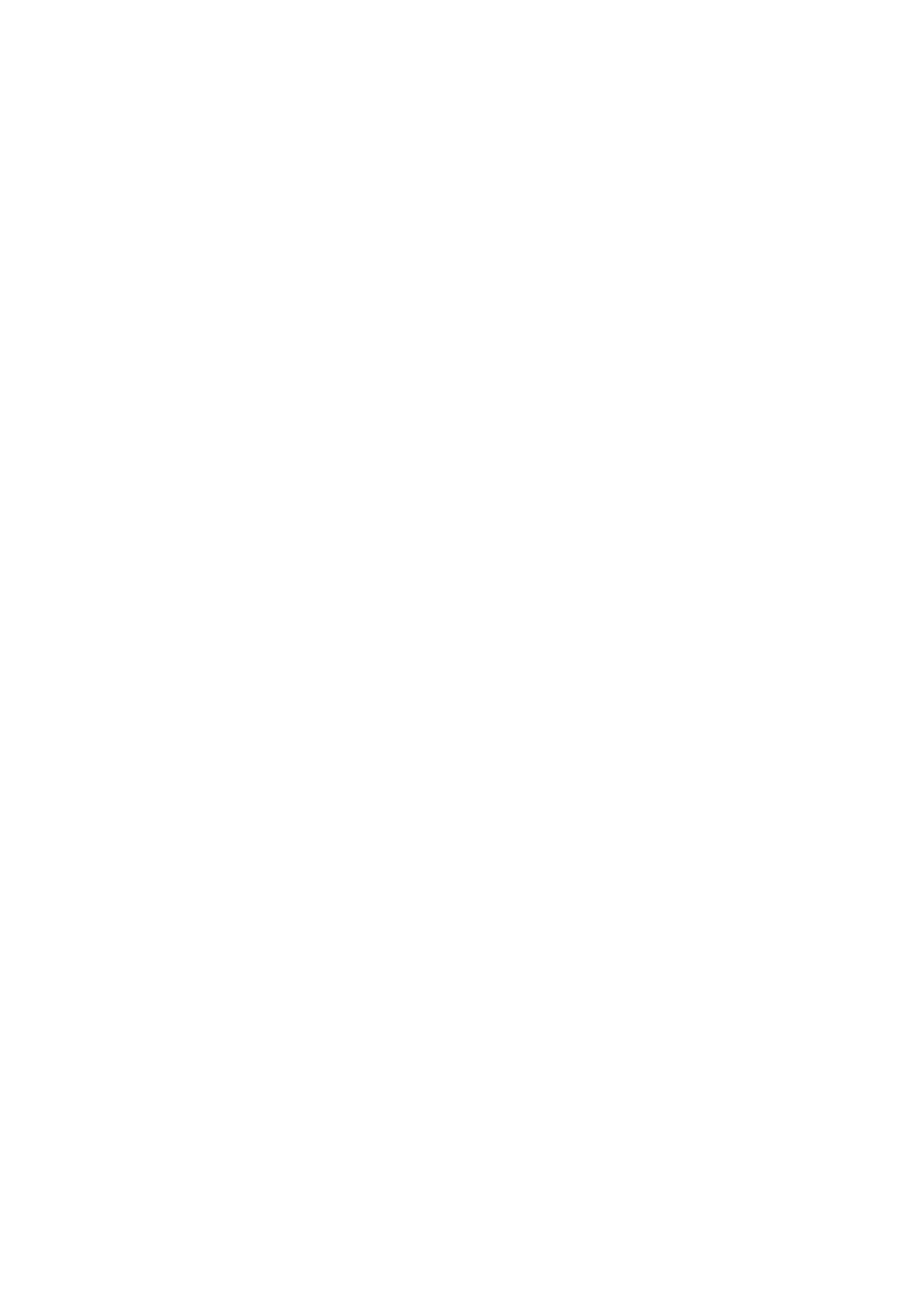

## **Resolution of 24 February 2022**

Resolution of the ELI Council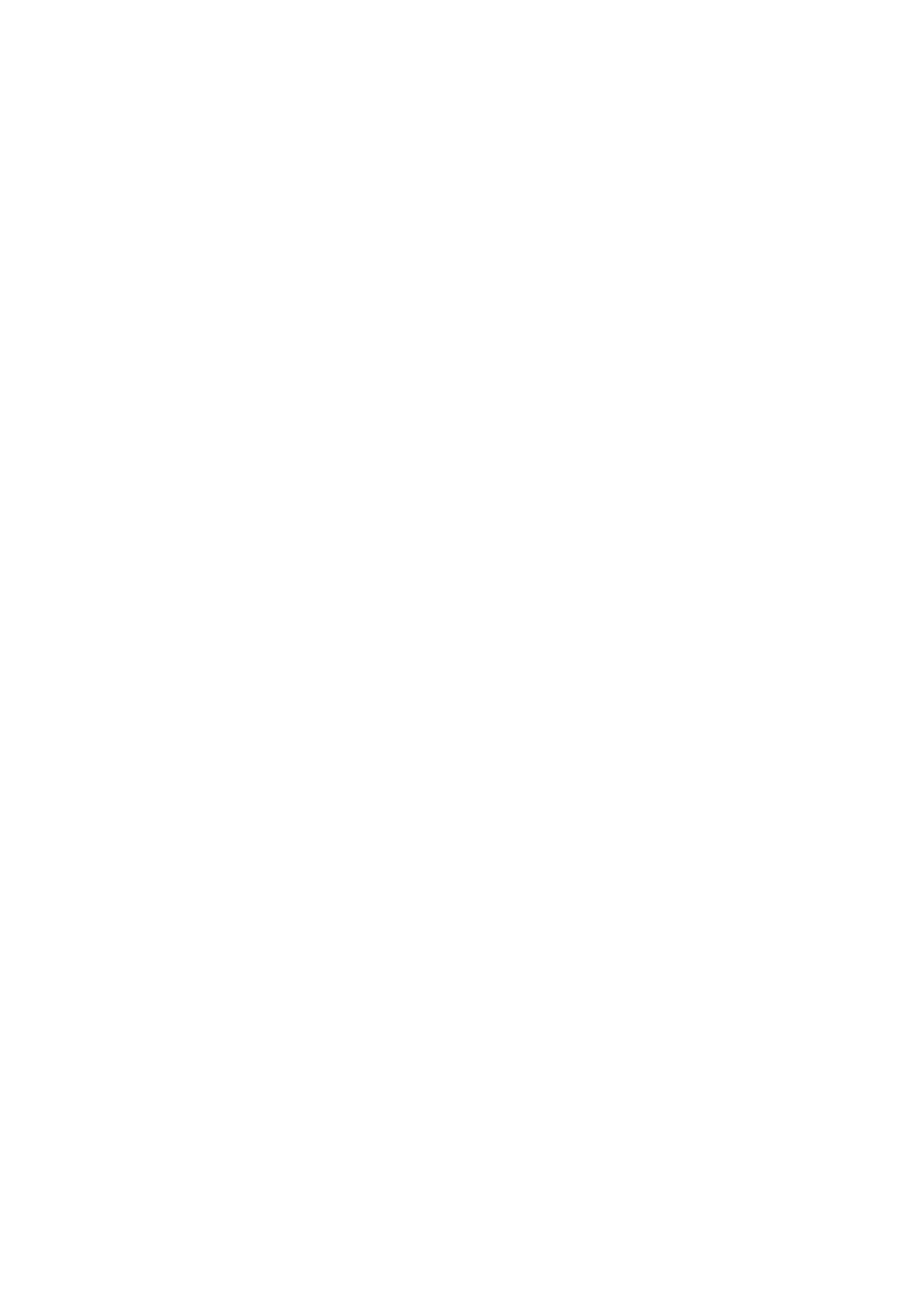#### **The European Law Institute**

This Resolution was passed by the European Law Institute (ELI) Council at its meeting of 24 February 2022.

ELI is an independent non-profit organisation established to initiate, conduct and facilitate research, make recommendations and provide practical guidance in the field of European legal development. Building on the wealth of diverse legal traditions, its mission is the quest for better law-making in Europe and the enhancement of European legal integration. By its endeavours, ELI seeks to contribute to the formation of a more vigorous European legal community, integrating the achievements of the various legal cultures, endorsing the value of comparative knowledge, and taking a genuinely pan-European perspective. As such, its work covers all branches of the law: substantive and procedural; private and public.

ELI is committed to the principles of comprehensiveness and collaborative working, thus striving to bridge the oft-perceived gap between the different legal cultures, between public and private law, as well as between scholarship and practice. To further that commitment it seeks to involve a diverse range of personalities, reflecting the richness of the legal traditions, legal disciplines and vocational frameworks found throughout Europe. ELI is also open to the use of different methodological approaches and to canvassing insights and perspectives from as wide an audience as possible of those who share its vision.

President: Pascal Pichonnaz First Vice-President: Lord John Thomas Second Vice-President: Anne Birgitte Gammeljord Treasurer: Pietro Sirena Speaker of the Senate: Reinhard Zimmermann Secretary-General: Vanessa Wilcox

Scientific Director: Christiane Wendehorst

European Law Institute Secretariat Schottenring 16/175 1010 Vienna Austria Tel.: + 43 1 4277 22101 Mail: [secretariat@europeanlawinstitute.eu](mailto:secretariat%40europeanlawinstitute.eu?subject=) Website: [www.europeanlawinstitute.eu](http://www.europeanlawinstitute.eu)

ISBN: 978-3-9505192-5-9 © European Law Institute 2022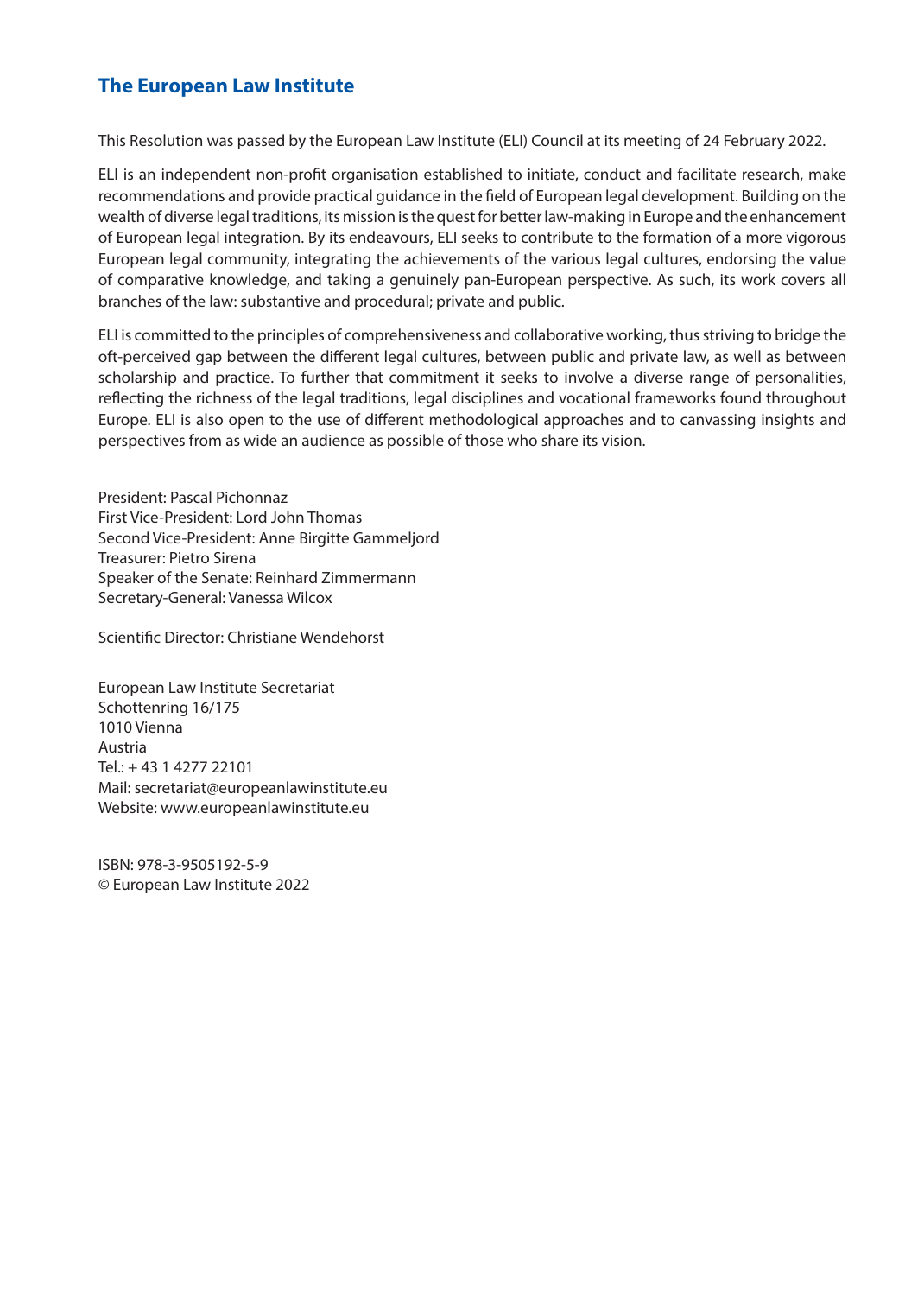### **Resolution of 24 February 2022**

In the circumstances of the deployment of Russian armed forces into Ukraine, the European Law Institute (ELI), an entirely independent non-profit organisation established to provide practical guidance in relation to European legal development, and which has Fellows in Ukraine and Russia, wishes:

(a) to summarise three fundamental legal principles:

(1) All States must respect the fundamental obligations, values, principles and freedoms set out in the Charter of the United Nations, the Statute of the Council of Europe, the European Convention of Human Rights, and other general principles of public international law.

(2) The use of armed forces by a State against the sovereignty, territorial integrity or political independence of another State, or in any other manner inconsistent with the Charter of the United Nations, is a crime under international law, which was clearly defined in the Nuremberg Principles of 1945 and has been widely reflected in numerous charters and statutes including the Rome Statute of the International Criminal Court.

(3) Individual persons who commit or participate in such a crime are responsible under international law for their actions.

(b) to reiterate its unwavering support for Ukraine and its people.

As approved by the ELI Council.